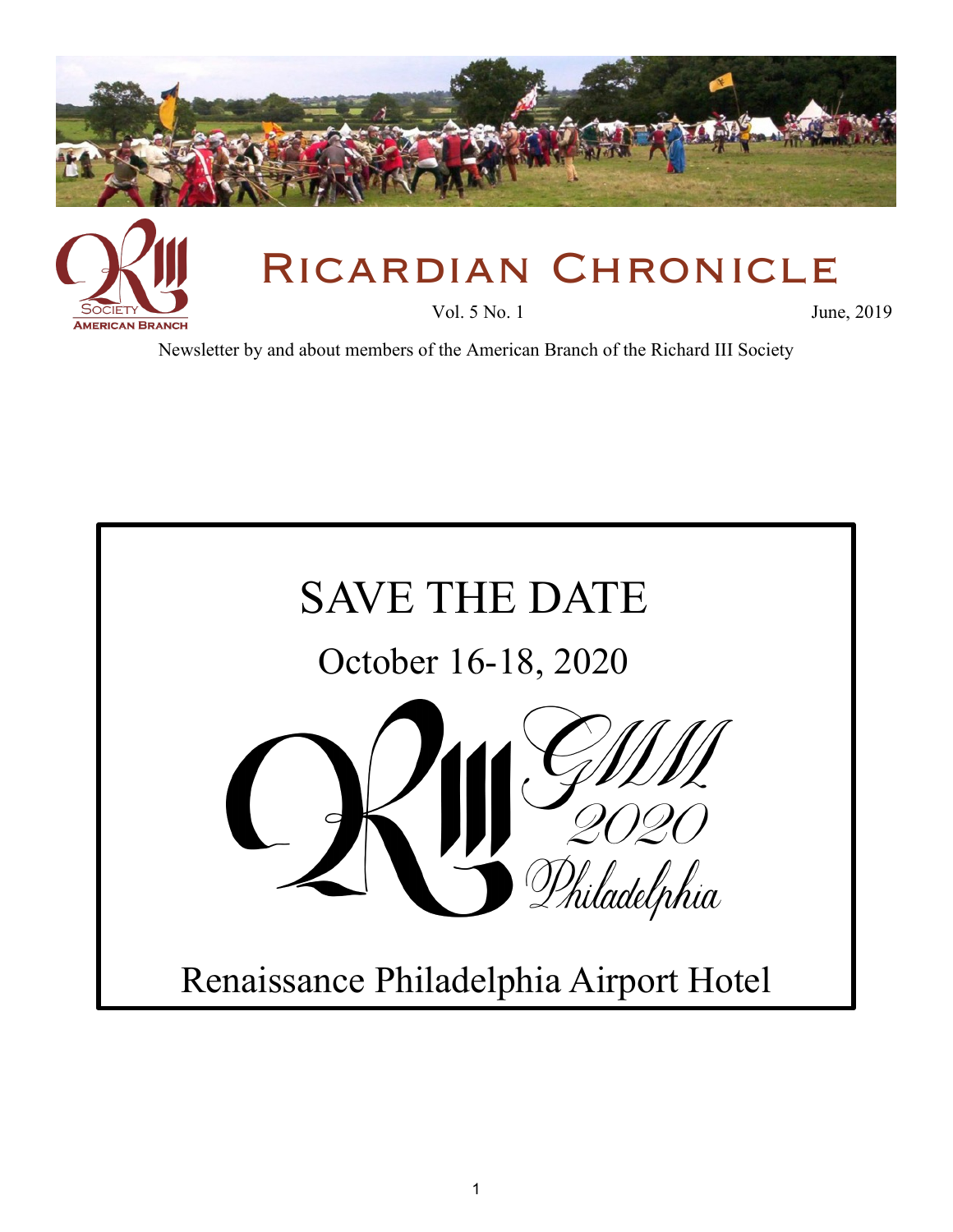## *Contents*

<span id="page-1-0"></span>

| <b>Welcome Michaela Jacques, 2018 Schallek Recipient</b> | $\overline{3}$          |
|----------------------------------------------------------|-------------------------|
| <b>Ricardian Reading*</b>                                | $\overline{\mathbf{3}}$ |
| <b>Ricardian Music*</b>                                  | 8                       |
| <b>From the Archive</b>                                  | 9                       |
| <b>Board, Staff, and Chapter Contacts</b>                | 11                      |
| <b>Membership Application/Renewal Dues</b>               | 12                      |

Publication schedule and submission deadlines:

The *Ricardian Chronicle* is published semi-annually, June and December. Submission deadlines are: May 15<sup>th</sup> for the June issue and November 15<sup>th</sup> for the December issue.

What type of article will be published in the *Chronicle*?

The *Ricardian Chronicle* is a newsletter by and about members and chapters of the American Branch of the Richard III Society. This is the publication to share your stories about Ricardian and related trips and events. Submission guidelines:

Text: 12 pt Times New Roman, Calibri, or Arial font, document file type can be rtf, doc, docx, or odt. (Sorry, I cannot accept pdf document type or non-standard fonts.)

Please contact me at  $info@r3.org$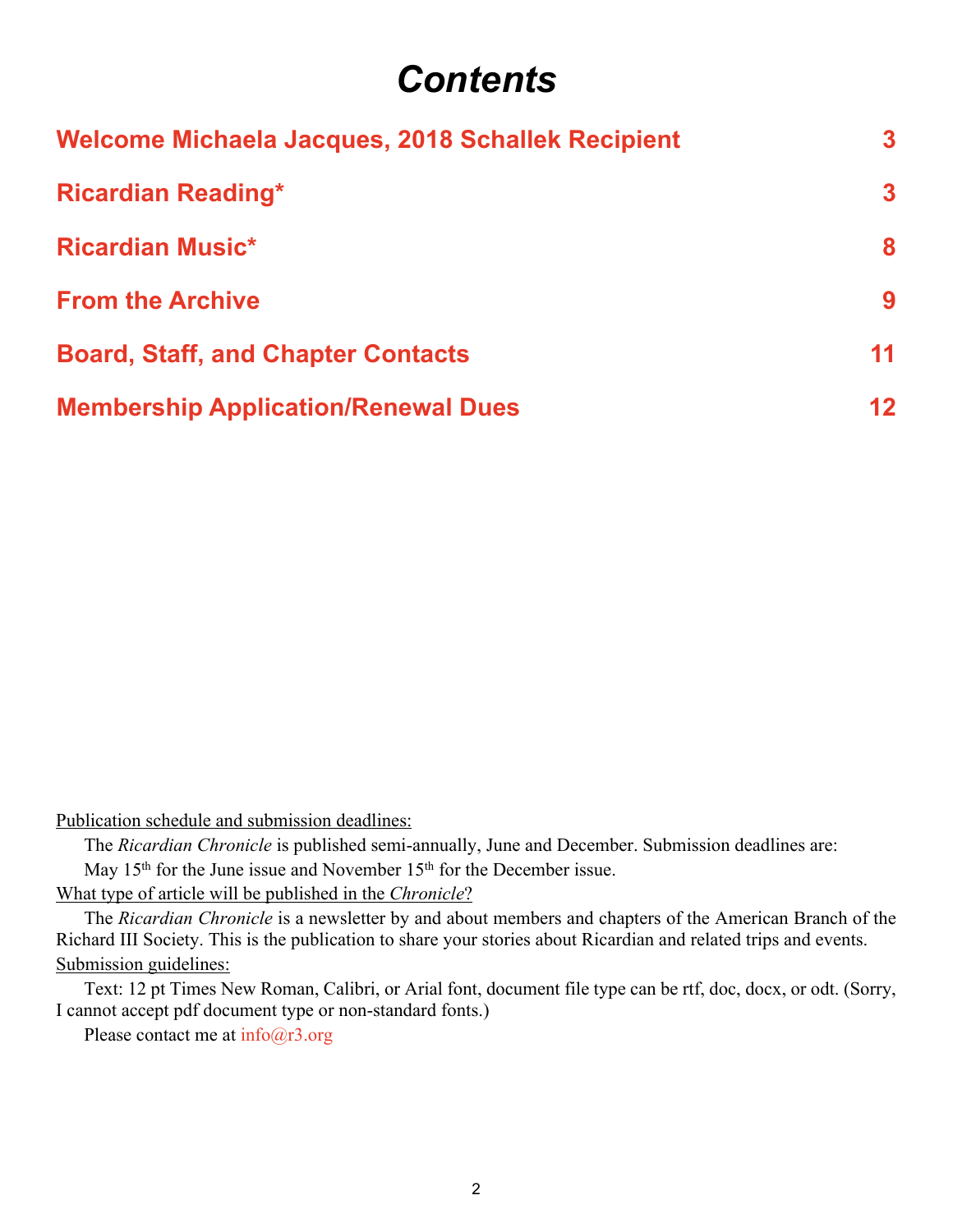#### Welcome Michaela Jacques, 2018 Schallek Recipient

<span id="page-2-0"></span>The Schallek Awards program memorializes Dr. William B. Schallek and his wife, Maryloo Spooner Schallek. Their vision and generosity established the original scholarship fund with the American branch of the Richard III Society, and is currently administered by the Medieval Academy.

During the business meeting of the 2018 GMM, the members resolved to offer all Schallek awardees a free one-year full membership to the American Branch that includes all privileges afforded to all members.

Welcome Michaela Jacques to the American Branch and for sharing a bit about yourself and interests.

I am a fifth-year graduate student in the Department of Celtic Languages and Literatures at Harvard University.

I am very grateful to have received funding from the Richard III Society to support research for my dissertation project, which traces the transmission and reception of the medieval Welsh bardic grammars in the fourteenth through sixteenth centuries. The bardic grammars are essentially tracts that describe the appropriate forms and content of poetic composition in Welsh. Interestingly, they are heavily edited throughout their transmission, and seem to be intended for different purposes by different groups of users (clerics, bards, humanists). I am currently in the process of collecting and transcribing all of the different versions of the tract, which for the most part are in unedited and undigitized manuscripts in various libraries in the UK.

I became interested in the Welsh language initially back home in Toronto, where there is a small Welsh community, and a church (Eglwys Dewi Sant) which offers weekly lessons in the modern language. I began attending these lessons while still in high school, and continued through to the end of my undergrad degree, about 2008-2014. During my undergrad at the University of Toronto, the strong Medieval Studies programme meant that



my academic interests tended naturally towards medieval Welsh literature. In general, it's a very exciting field to work in, as there is still so much work to be done on these texts; many of them are sorely understudied.

#### $\sim$  Contents  $\sim$

#### Ricardian Reading\*

Myrna Smith

\*First published in March 2019 Ricardian Register.

#### **MY KINGDOM FOR A HORSE: THE WARS OF THE ROSES,** Subtitle: **A VERY, VERY SHORT HISTORY OF ENGLAND,** Ed West, Skyhorse Publishing, 2018

Not so very short; Kindle says reading time is 3 hours, due to many digressions. Some of these are both amusing and informative, as when Mr. West tries to explain the English 'panto' (pantomime) to non-British readers, or to explain why "English spelling and pronunciation often don't seem to be on speaking terms." Much of that is Will Caxton's fault.

Mr. West's inspiration was, of course, books in the **HORRIBLE HISTORIES,** series, and the classic **1066 AND ALL THAT**. In fact, one of his other titles is **1066 AND BEFORE ALL THAT**, about Anglo-Saxon England. Unlike Sellar and Yeatman', the author doesn't simply go for the wisecrack, but tries to get in some factual history as well. For dates and places and that sort of thing, he can't be faulted. There are a few errors, perhaps due to typos or faulty proofreading. He refers to the daughters of Charles of France as his heirs—no doubt a typo for dauphin. William Herbert was not Henry Tudor's stepfather but his foster father. Owen Tudor was not Katherine of Valois's "footman." Richard III had a Northern accent, and wished to be buried at York? Richard's deformity subtracted a foot from his normal height? So, he was only 4'8''?

This is not so troubling as his tendency to accept any "good story," or even to make them up. "Anyone could fire a bow and arrow, as long as they were prepared to give themselves spinal injuries through years of practice." Is this really true? Any citations? Richard II would sit for hours in silence with his courtiers, who were forbidden to make eye contact? Henry V did not have sex before he married Catherine of Valois? Henry VI was killed between 11 and 12 at night? Does he have the ME's report?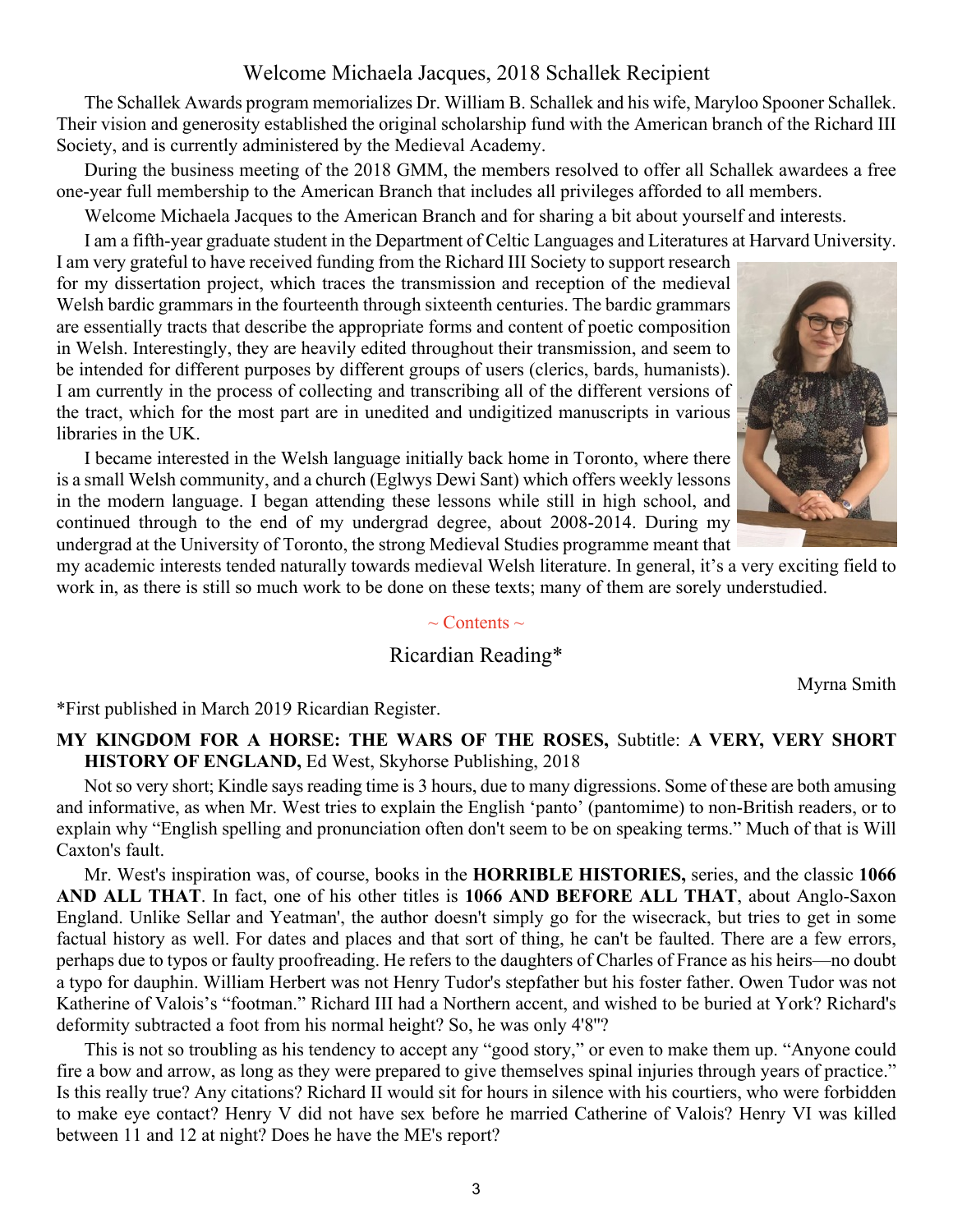But he does get in some zingers: "Before cinema no other country but England turned its 'history into popular drama,' 'Henry VII was able to take the throne, largely on account of still breathing.'" Henry VI and Marguerite of Anjou had two weddings in which neither of them were both there, and that just about summed up their marriage." And I especially like this one: "The French had their own vicious civil wars in the 15<sup>th</sup> century. Where the English wars are horticultural, the French called theirs after alcoholic beverages: Burgundy and Armagnac."

There are some informative tidbits: Direct taxation actually decreased during the Wars of the Roses. The term "Middle Ages" first appeared in literature in 1471, while "Renaissance" appeared in 1741. Conclusion, according to West: "The Renaissance invented the Middle Ages to define itself."

Mr. West is anti-Richard, as well as somewhat anti-15<sup>th</sup> century generally. He describes Richard as a faithful husband "who spread a rumour that Queen Anne had died before she actually did," hoping that this would kill her. Such rumors were not uncommon in the period. Edward IV's death was 'news' before it actually happened, and by the author's own recounting, Henry VII deliberately spread a rumour of the death of John of Lincoln

It may be that West's jaundiced view of the Middle Ages was influenced by that bane of the historian, the fact that "every man was named either Richard, Edward, or Henry." One can sympathize, and one can enjoy a good laugh at his one-liners, but if the reader wants a mixture of factual history and fun, I can recommend **THEIR MAJESTIES AND OTHER FOLK (**Varrel Smith, A.S. Barnes, N.Y., 1969) now out of print, but may be obtained by interlibrary loan or second-hand. Amazon had a copy, as of this writing. Or the more recent **KINGS AND QUEENS OF GREAT BRITAIN: A VERY PECULIAR HISTORY** (Anthony Mason, Scribio, Brighton, UK) or even **THE TUDOR TUTOR: YOUR CHEEKY GUIDE TO THE DYNASTY** (Barb Alexander, Skyhouse Publishing, 2015), which is somewhat narrower in its scope. Both of the last two named are pocket-sized, suitable for light reading in waiting rooms, or anywhere else. They do have some errors, but balanced with a lot of chuckles.

#### **RICHARD DUKE OF YORK: KING BY RIGHT,** Matthew Lewis, Amberley Publishing, 2016

In the Introduction, Matthew Lewis says: "Like his infamous son King Richard III, Richard, Duke of York is frequently shown to fit a simple view of the period, to serve a purpose…he is viewed in caricature." Lewis tries to produce a more balanced view, although it is uphill work, as there is "an absence of direct written material—medieval nobles did not keep diaries, and little of their personal paperwork survives."

Lewis is known as a Ricardian and therefore pro-Yorkist author, so he naturally tends to give Duke Richard the benefit of the doubt where there is room for it. He goes back to Richard's roots, as the son of a traitor. Nobody seemed to hold that against him as a child and youth, but King Henry VI did treat him rather shabbily as an adult. When Richard was an adult, that is. Henry's actions, both as a child king and as an adult, were mor his advisor's and Council's actions. The duke did have an advantage, in that he had his own advisors, who had useful tools they could employ. "(T)he Tudors have long been seen as masters of the dark art [of propaganda], but it was not new. Yorkists did the same, appealing to emotions." The more things change…

Much attention is given to the complicated family history of the Beauforts, as well as other Plantagenet spin-offs, with accompanying family trees. Mr. Lewis suggests that the question of Edward IV legitimacy—was he or wasn't he? has a simple answer. Little Eddie was a week or two premature—not enough to cause any serious worries (at least no more than usual for a 15<sup>th</sup> century baby) but enough to mess up any plans that had been made for a no-holds-barred Christening bash.

An interesting sidelight concerns the Duke's second tenure as the Royal Governor of Ireland. He minted coins for use in Ireland, inscribed with "Ireland" on one side and "Patrick" on the other. Could this indicate that he planned to declare himself king in Ireland? Or was it a gesture toward the Celtic Irish. After all, being ruler of the Irish meant, really, only the Anglo-Irish. His true motives may never be known, and Lewis duly qualifies his statements about the man with "seems to be" or similar phrases. His immersion in the politics and history of the time allows him to point out that a 'general pardon,' such as that issued to Duke Richard in 1438, didn't mean that the person pardoned had committed a crime; it was just a way of 'clearing the books"—a belt-and-suspenders precaution.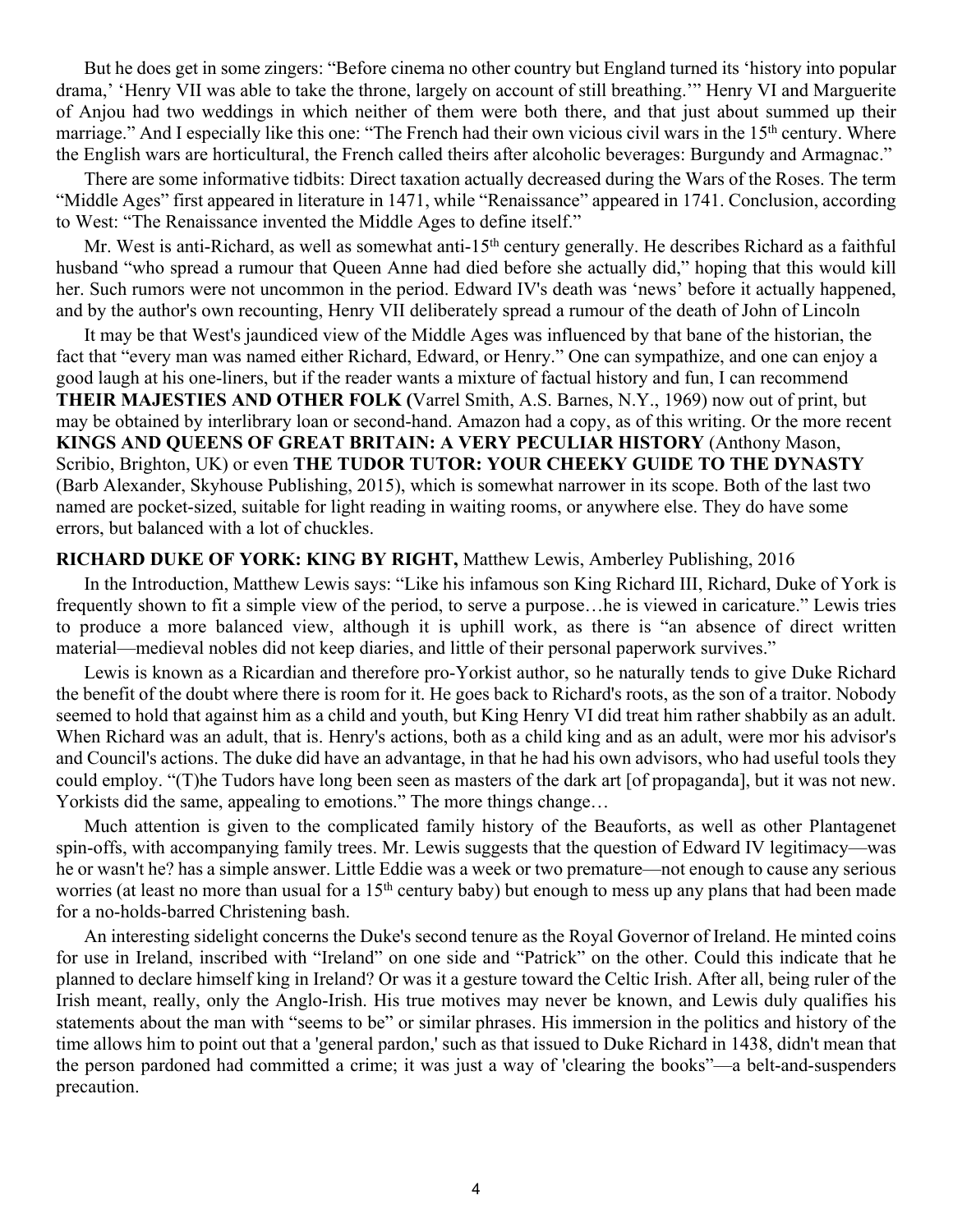Says the author of his subject: "...he was a man, as real as any person today. He was the culmination of that had come before to create him, and his circumstances" Matthew Lewis does a good job of outlining those circumstances, all the more to be praised because he had relatively little to work with.

#### **THE COLOUR OF DEATH—**Toni Mount, MadeGlobal Publishing, 2018

London is not big enough for both Sebastian Foxley and the Woodvilles, as a result of what happened in the previous book in this series, **THE COLOUR OF POISON.** As the Woodvilles aren't going anywhere, Seb and Emily have to return to his native village, though he left there as a small child. He will now discover a new and complicated set of relatives. We will discover that Armitage is the family name, Seb being known as Foxley only in London, which he had come to regard as his home. He discovers a much older half-brother, a motley crew of semi-cousins, and a step-grandmother, or is it half-great aunt? (As I have recently acquired some grown step-grandsons, I can relate to all this.)

It isn't just his relatives that Seb has to get used to He is expected to lend a hand at harvest time—or is he? His cousins will argue with the Lord's Steward about whether he owes boon work or not, according to the custom of the manor. Oh, the steward is another cousin. Seb has cut a deal to do repairs on the artwork in the church, as he thinks (and his cousins agree) that he would be a threat to life and lime with a scythe. The steward thinks otherwise. It isn't just the work that he is not used to. There are a number of culture clashes. For example, Sebastian follows the city custom of being clean-shaven, while his country cousins have beards. When Seb tells them that some women in the city shave their eyebrows off, they are amazed. "They'll be shaving their armpits next!"

Foxley—the village, not the family—is, if not a one-horse town, is a town with only three roads, one of which is called simply The Street. There are two taverns on The Street: Upper End Tavern and Nether End Tavern, and local competitions are organized around those two social centers. Seb and his cousins are patrons of Nether End, with Upper End being the rendezvous of a slightly more elite class of peasant. Much of this long short story, or novella, delineates the adjustments Seb and Emily make, and other major events of their lives, including the birth of their son. After much discussion about what to name the child, they settle on—yes, you guessed it: Richard.

By the way, it seemed to me that Emily was up and doing very quickly, even by modern standards, after delivery. She is a strong young woman, certainly, and a lonely one in her new circumstances.

Oh, the mystery? Yes, there is one, and Sebastian solves it by intelligent forensic work, and a little help from his own K-9 unit. But that seems only incidental to the story of this family, who, even though they are fictional, are as real as any of your neighbors.

Along with this story, Kindle gave its subscribers a taste of the next story in the series, presumably a full-length novel: **THE COLOUR OF LIES.** The Woodvilles are coming to Foxley for a family wedding, and Seb thinks it would be prudent to return to London. When he does, he finds that the business, which he had left in the hands of his brother Jude, is shuttered, and his apprentices idle. (Jude had not been so closely involved in the trouble with the Woodvilles.) When the problem that caused the shutdown is resolved, the relationship between the brothers has reached a crisis, which will apparently result in Jude leaving home. However, cousin Adam Armitage is there to take his place. Something to look forward to.

#### **A MAN WHO WOULD BE KING**—J.P. Reedman, Amazon EU, 2017

I usually read a book to be reviewed in the standard way, but sometimes, just to make things more interesting, I will read back to front, or crosswise (a few chapters from the front, a few from the back, meeting in the middle). This was one of those I tackled backwards. I figured it would do no harm, since I already knew how it all came out.

Indeed, the author had taken on a difficult task, writing in the first person about a man who was executed. To make it more difficult, it begins when the protagonist is only four years old. Few people have clear memories of what happened when they were four. It is possible, I suppose, if the event was traumatic. In Henry Stafford's case, they were. His father dies, slowly, painfully, and disgustingly, from wounds received at the Battle of St. Albans. A short time later, the grandfather that he idolizes dies in battle, and Henry becomes Duke of Buckingham. His grandmother is a cold, hard, woman, but a realist. She takes in her sister and her sister's children, the family of Richard, duke of York. The sisters are not congenial, and the young cousins do not get on well either. Henry finds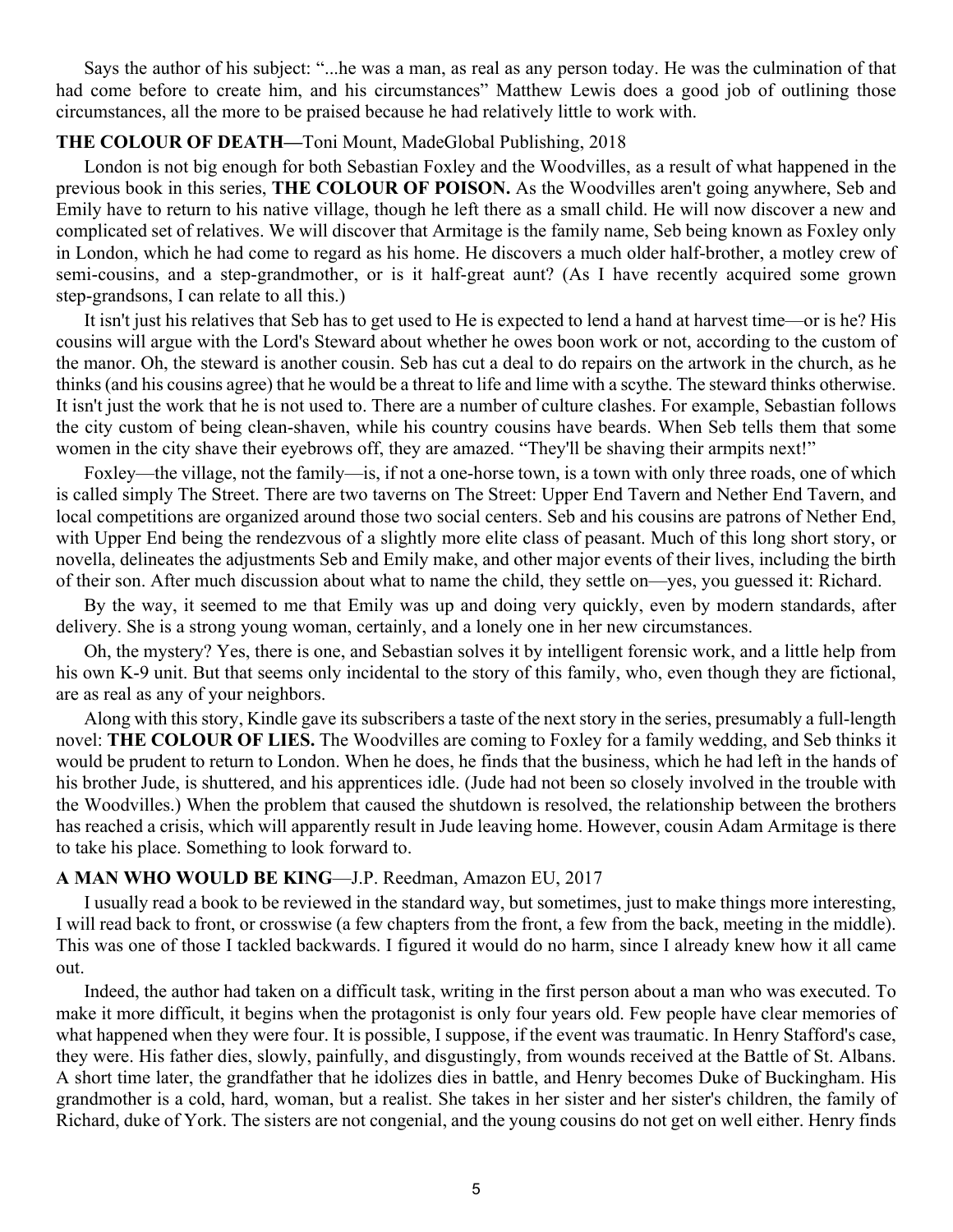Margaret a bossy' giantess.,' George is a practical joker, and Richard simply refuses to be awed by the young Duke, and is not above reminding Henry that he, Richard, is a royal duke.

From bad to worse, in the opinion of the young duke—he becomes a ward of the queen, Elizabeth Woodville. Henry hates her, but admires her beauty. He admires nothing about the other Woodvilles, especially the queen's young sister, who becomes his wife. When they are grown, he will come to tolerate her, as they have several children together, but they will continue to squabble Henry resents being stuck with a low-born Woodville. If I had been Catherine Woodville Stafford, I think I would have resented being stuck with a man with the social skills of a slew-footed and irascible mule.

We follow the Duke through his military and political career, and Ms. Reedman is very skilled in depicting the ins and outs of this. Here again, the author has a difficult task: showing us how a person with limited charisma and poor impulse control manages to take in so many people.

Henry does have a softer side, but it is shown mostly in his relationship with his younger brother, Humphrey, whom he calls "Dumph, like a peasant." little dumph doesn't seem to mind, though. When Humphrey dies while Henry is away at a tournament, his brother is devastated, and troubled by conscience, for perhaps the last time in his life, unless he underwent a scaffold repentance.

Richard of Gloucester is everything that his cousin is not, including dull and worthy. Very much the stiff-upper-lip type. One feels that they never really communicate; they are talking past one another.

Having the hero/anti-hero reveal himself without realizing that he is revealing himself is a tour-de-force, and getting the reader to have some sympathy for him is no easy task. Ms. Reedman has done this very well. In an interview, she admits that she proofs her own books, and she has also done this well. I saw no glaring errors, though maybe reading back-to-front might have resulted in overlooking one or two.

#### **THE WHITE ROSE RENT: Katherine, Daughter of Richard III (Medieval Babes, Tales of Little-Known Ladies, Book Four)**—J.P. Reedman, Amazon Digital Services, 2018)

Ms. Reedman has taken on an even more daunting task here: writing about a person about whom not much is known except her name, who apparently died in her teens. Not surprisingly, it is a very short novel, more a novella at only 107 pages. The author is therefore free to invent much of her life story, but there is still not much incident she can fill in with.

We do know that Katherine Plantagenet was married to William Herbert, sometime before the death of her father, and she died some time before 1487, when William is referred to as a widower. In Reedman's recreation, he is at first a kind and decent man and a good husband, but there is a subtle change with the death of Richard III. One can feel a little empathy, if not sympathy, for William, caught between the rock of Katherine's firm defense of her father, and a hard place (Henry Tudor). Will Herbert was in an almost untenable position, having to take sides between his father-in-law and the man who had been his foster-bother. If he had not been close to Henry himself, his younger siblings were staunch supporters of Tudor. Even more than the English Civil War, or our own, the so-called Wars of the Roses often divided families, in-laws, and old friends. As the author reports, Henry VII send for William's mother, Lady Herbert, who was like a mother to him for most of his childhood. Wonder what she told him? Wonder which side she supported.

J.P. Reedman could have fleshed out her story by going into some of this family dynamic, but she did not. She chose to tell the story more from the point of view of Katherine's relationship with her parents, and with her half-brother, John. She does the best she can with it, but one could wish she had chosen a more promising subject, or had exercised her fictional license a bit more.

## **WHAT IF...Book of Alternative History—A bookazine in the Curious Minds series—**Philippa Grafton, ed.,

Future Publishing Ltd., 2018

A series of short articles purporting to re-imagine what might have happened if what happened had not happened, each written by a specialist historian of the period. For example, the article "What if Richard III had lived?" was written by our own Matthew Lewis. While it carries the story down to only 1517, thus avoiding the religious wars of the next century (and more) there is a delicious irony in making England staunchly Catholic while France goes Protestant. (Not Anglican, of course. Maybe Gallican?)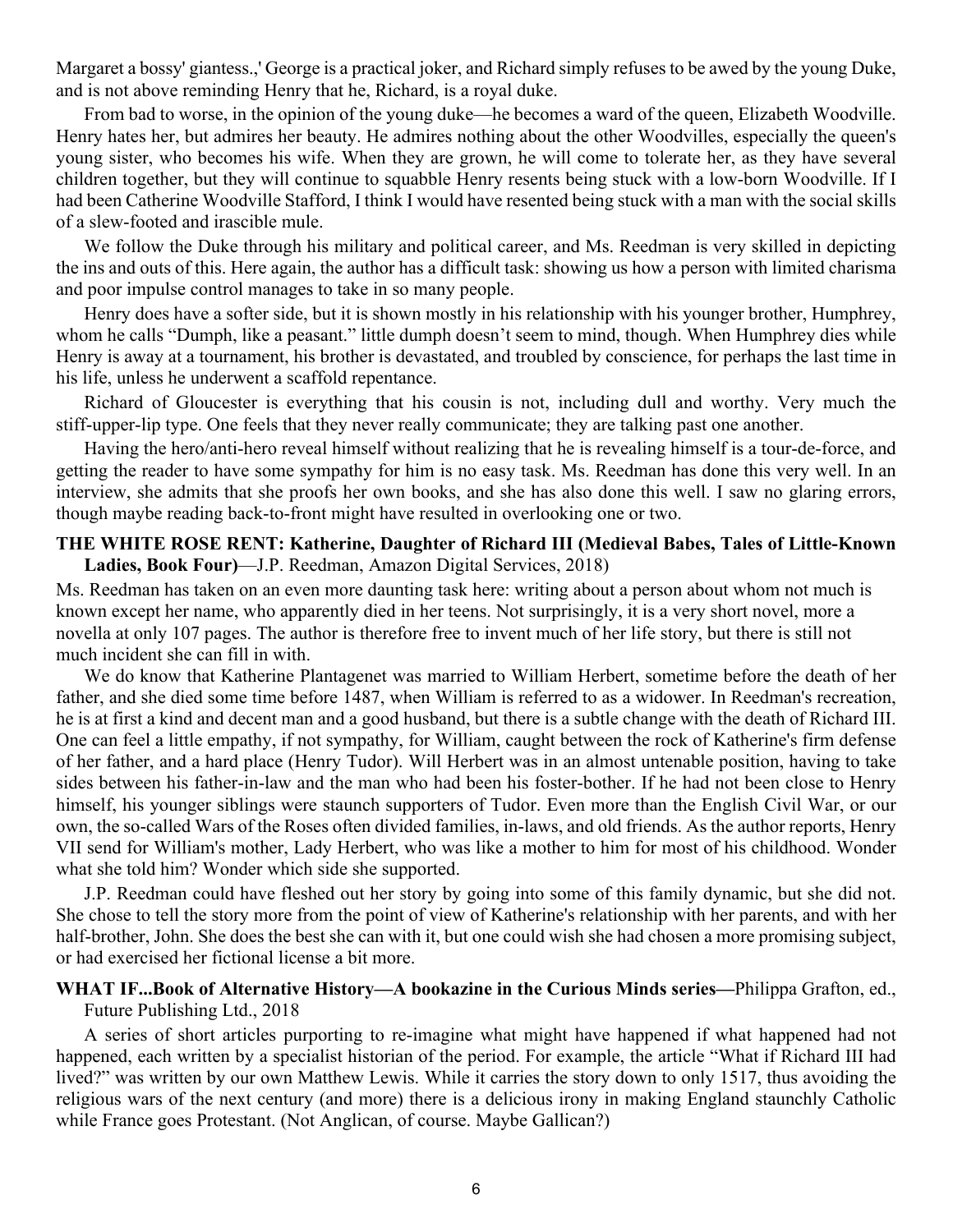Often it would seem that the historians featured are indulging in special pleading, maintaining that everything would have been so much better if things had happened the way they wished, or regretting that they didn't turn out so much worse, to prove them right. Would slavery still exist in 2018 if the South had won? Would Abraham Lincoln have been impeached if he hadn't been assassinated? Steven L. Carter doesn't think so, but believes he should have been, by 20<sup>th</sup> century standards. If the Aztecs hadn't been conquered, would they have 'mastered steel and other Western technologies'? Was the practice of human sacrifice no worse that the European practice of beheading criminals? Would World War II not have happened if the Germans had won World War I? "What is likely to happen is you get a very strong and dominant Germany that is not quite as bad as Hitler's Germany." (Stephen Badsley) Wonderful!

In many cases, it wouldn't matter much in the long run. What if the Beatles had never formed? "In a world without the Beatles, something else would have filled the commercial vacuum..." (Nick Churchill). But that's not the point. If reading these vignettes inspires you to do your own research, or argue with the 'experts,' or just to read some of the AU novels in the brief bibliography, (such as THE **MAN IN THE HIGH CASTLE**, by Phillip K. Dick, or Harry Turtledove's **GUNS OF THE SOUTH**). it would be well worth the price, \$14.99. Sigh. I remember when you could buy a hard-cover book for that. As the articles I have cited are only a fraction of the themes considered, you are still getting a bargain.

The art work is also questionable at times. Richard is shown on shipboard. While he might have encouraged voyages of discovery, it would have been unlikely for him to make any such voyages in person. The next chapter "What if Henry VIII and Catherine of Aragon had a son?" shows the Christ of the Andes statute in modern-day London. A bit odd, that. Of course, they did have a son, but the author obviously means a son who survived. What if Rome never fell, and gladiators commuted on steam trains, alongside a pristine Coliseum? Wouldn't it be a bit run down by now? Still and all, an enjoyable read.

#### **CROWNED BY LOVE—**Diana Rubino, Creativia, 2018

This is not an Alternative Universe or Alternative History story, although it has elements of both, plus a bit of fantasy. For example, titles are invented. Our leading man, Valentine, is Duke of Norwich, a title which is purely fictional. Also, the real Earl of Warwick is given a wife and children that he did not have in real life. This is, however, within the range of allowable license for romances. ms. Rubino has also written some out-and-out science fiction and fantasy; for example, FOR LOVE AND LOYALTY, a time-travel story featuring Richard III and several members of his family.

CRIOWNED BY LOVE is a reworking or second edition of a novel written by Diana Rubino a few years ago, and reviewed by me previously in this column. I don't have the original story by me, to make a page-by-page comparison, but I can't see much difference, unless it is in giving more prominence to the Christopher Columbus story.

Like Columbus, Denys Woodville is on a quest. She wants to find out who she is. A foundling, adopted as a baby by Queen Elizabeth Woodville (though, given Denys' age, this would have been before she became queen) and given the name of Woodville, Den;ys realizes the advantages this has brought her, but still wants to find her birth parents. As she grows up, the queen tries to make a marriage alliance for her, first with her cousin Richard of Gloucester (she is certain he is some kind of cousin, as he is) Since they regard each other as more like siblings, this fills both of them with horror. This deal falling through, the queen brings up her second-string suitor, Valentine Starbury. Denys is not too thrilled by him either, but at least he is not Richard, and is a full-fledged Duke. Gradually, she becomes reconciled to him, and finally falls in love. Paralleling this story are her efforts to find her family, and she eventually does. You may be surprised; she certainly is.

Ms. Rubino has also written several historical romances having to do with American history. One is **THE END OF CAMELOT.** No, it is not about King Arthur, but about JFK. Good Lord, things that happened during my adult life are not the stuff of romance and legend! While I recover from my shock, I will recommend that you read Ms. Rubino's story, if you haven't already, and if you are blessed with an erratic memory, like mine, read it even if you already have. A fun read, as all the Rubino novels I have read are.

By the way, the cover art shows a blonde young lady in front of a turreted circle, much like those built by mad King Ludwig, referred to below.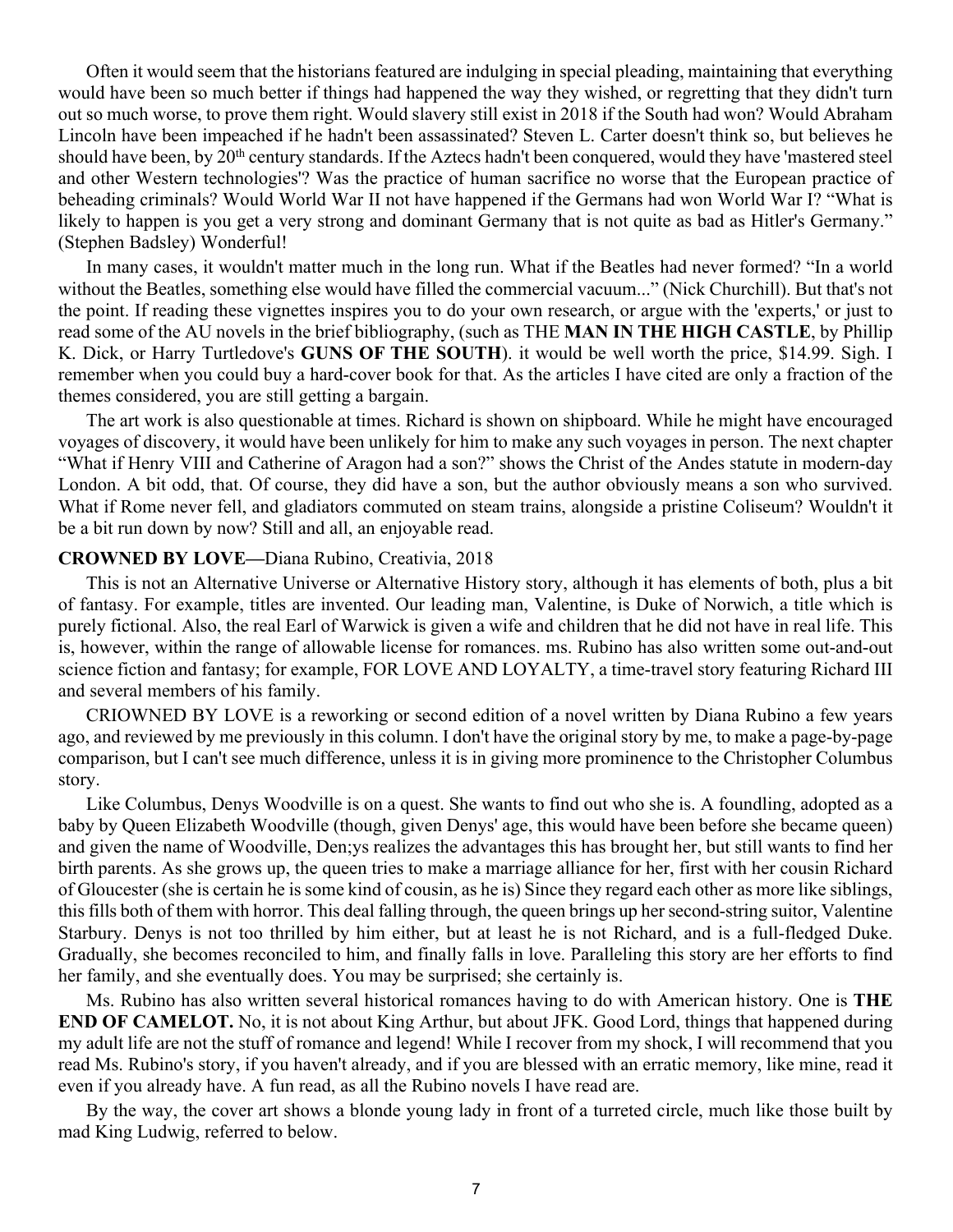#### <span id="page-7-0"></span>**THE MADNESS OF KINGS**: Personal Trauma and the Fate of Nations—Vivian Green

After an introduction covering the various diseases that may mock or induce madness, such as encephalitis, porphyria, and syphilis. I was not aware until recently that Parkinson's disease may cause hallucinations, which gives me a new insight on the health problems of my late brother-in-law. There are also different types of mental illness not related to physical causes. The author then gets down to cases, starting with the Roman emperors. Julius Caesar and Octavius (Augustus) were, if not particularly nice guys, eminently sane, their successors Caligula, Claudius and Nero were another story. At least Caligula and Nero. Claudius may have been crazy like a fox, knowing when to play dumb. And then there was Commodus, who made that trio look normal.

 $\sim$  Contents  $\sim$ 

#### Ricardian Music\*

Elke Paxon

\*First published in March 2018 *Ricardian Register*.

MER DE MORT, LEGEND, The Legendary Ten Seconds, Richard the Third Records, Copyright: ℗© 2019 Ian Churchward, Total Length: 53:38, Release Date: May 1, 2019 (available for pre-order)

This new concept album by The Legendary Ten Seconds gives us an excellent window into the history of this noble and mighty family, its roots and heritage told and sung by the talented Ian Churchward. Listening to this album is like reading a great historical fiction and being taken back in time.

The album has songs about the Marcher Lords, Roger De Mortimer, Simon De Montfort and the battle of Evesham, Maude and King Stephen, and also tells us about follies and treachery, honour and pride, executions, gifts, special places, and kings and the nobility. Spanning four centuries, it's about events known, but often forgotten and that's quite an undertaking to put together.

John Challis starts the album with a short narration about the songs then quickly leads into an excellent instrumental. There are brief and interesting narrations between all of the songs. There are no shortages of highlights of songs - Mortimer Castle, with its beautiful harmonies, Marcher Lords with its wonderful melody and rhythm, Two Thousand Marks is an awesome, lively song, Leintwardine is pure poetry and Mer De Mort II is just beautiful. Music that is story-telling at its best, often combined with a catchy rhythm, the exciting use of different string instruments, percussions, beautiful harmonies and a sound with a very special flair and feel.

The tireless work that was put into the making of this project has turned an idea into crafting of some witty songs with an entertaining mix of history and wonderful music to form a special and timeless new album. Surely it has something to please everyone.

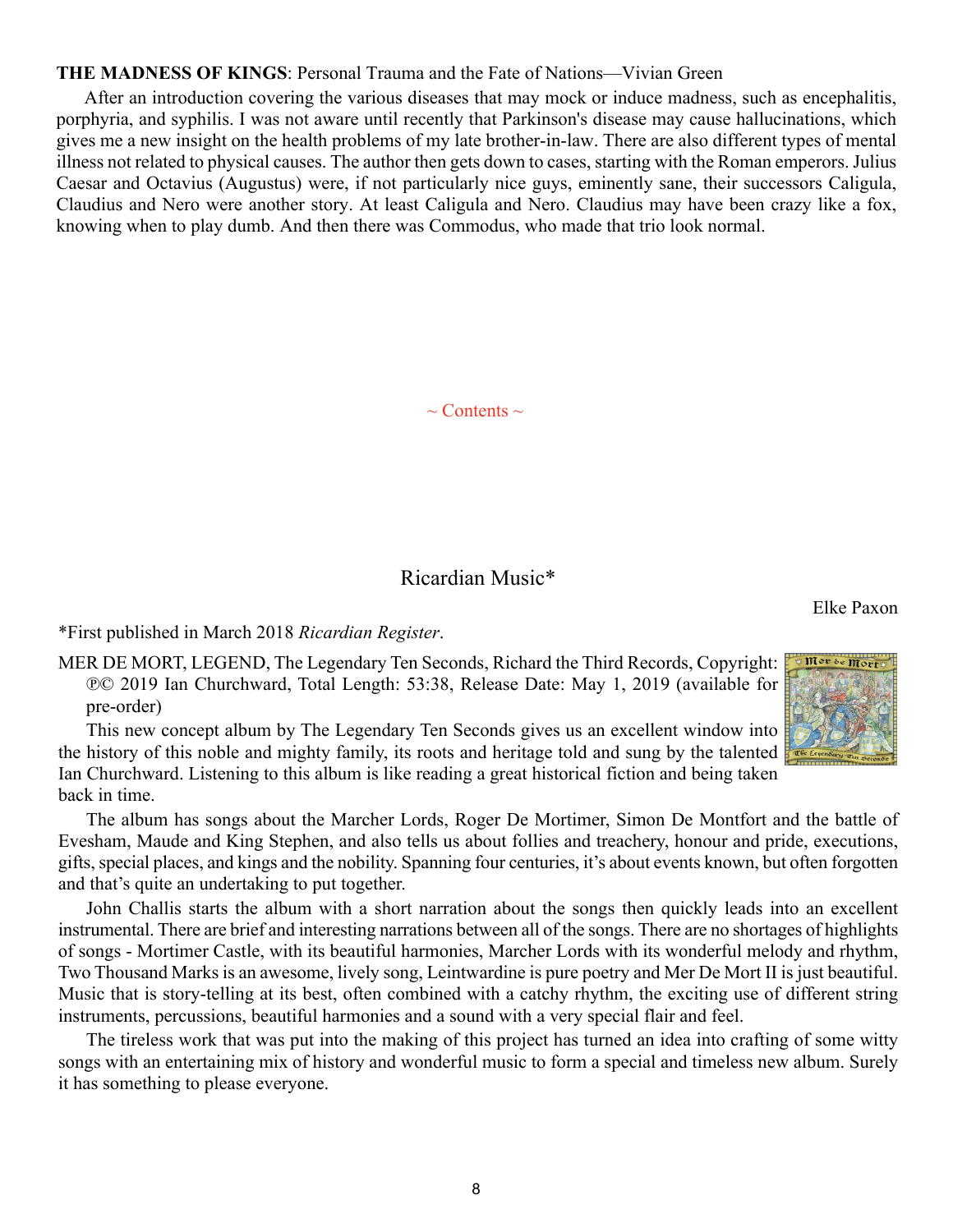### From the Archive

<span id="page-8-0"></span>Instead of reprinting an article or two from our archive of 1966 – 1991 *Ricardian Registers*, I thought it would be interesting to see the evolution of the Register banner from 1966 to the present. Original banner from Volume I, No. 1:



A few minor changes evolved from 1967 – 1970 as seen in these three representative banners:



The banner was adjusted in 1977:



The next departure occurred in 1981 where the banner occupied the cover because the illustration became part of the banner:

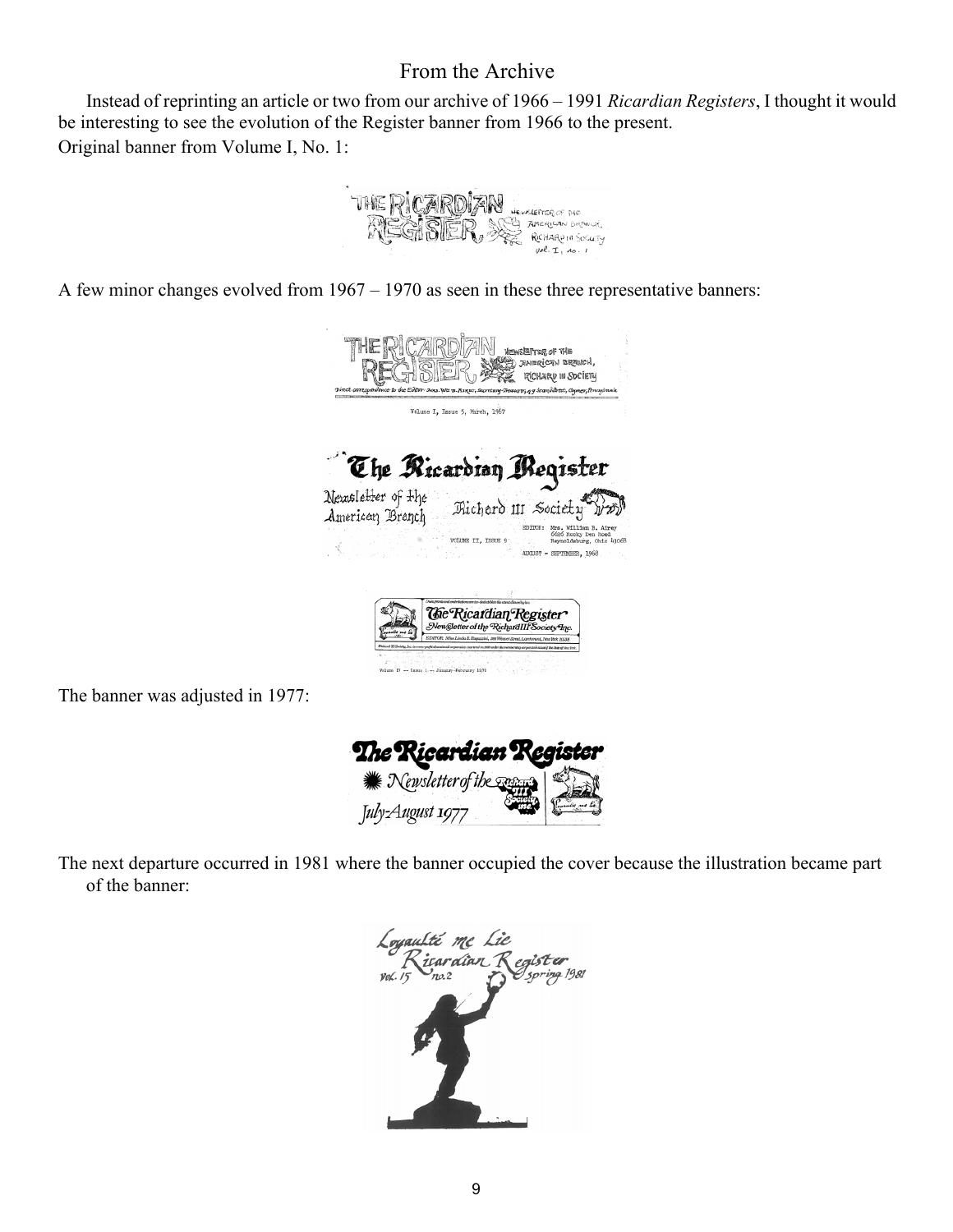In 1986 the banner resumed its position at the top of the page:



The 1990 Register marked the next change, which is reminiscent of the 1977 banner:



In 1995, The Register banner took a stylistic change:



The next change is when we went from  $8.5$ " x  $11$ " format to a  $6$ " x  $9$ " format in 2011:



To incorporating the image of Richard III's reconstructed head in 2014:



Early in 2018, our secretary, Emily Newton, designed a logo for the American Branch, which is now part of the banner:

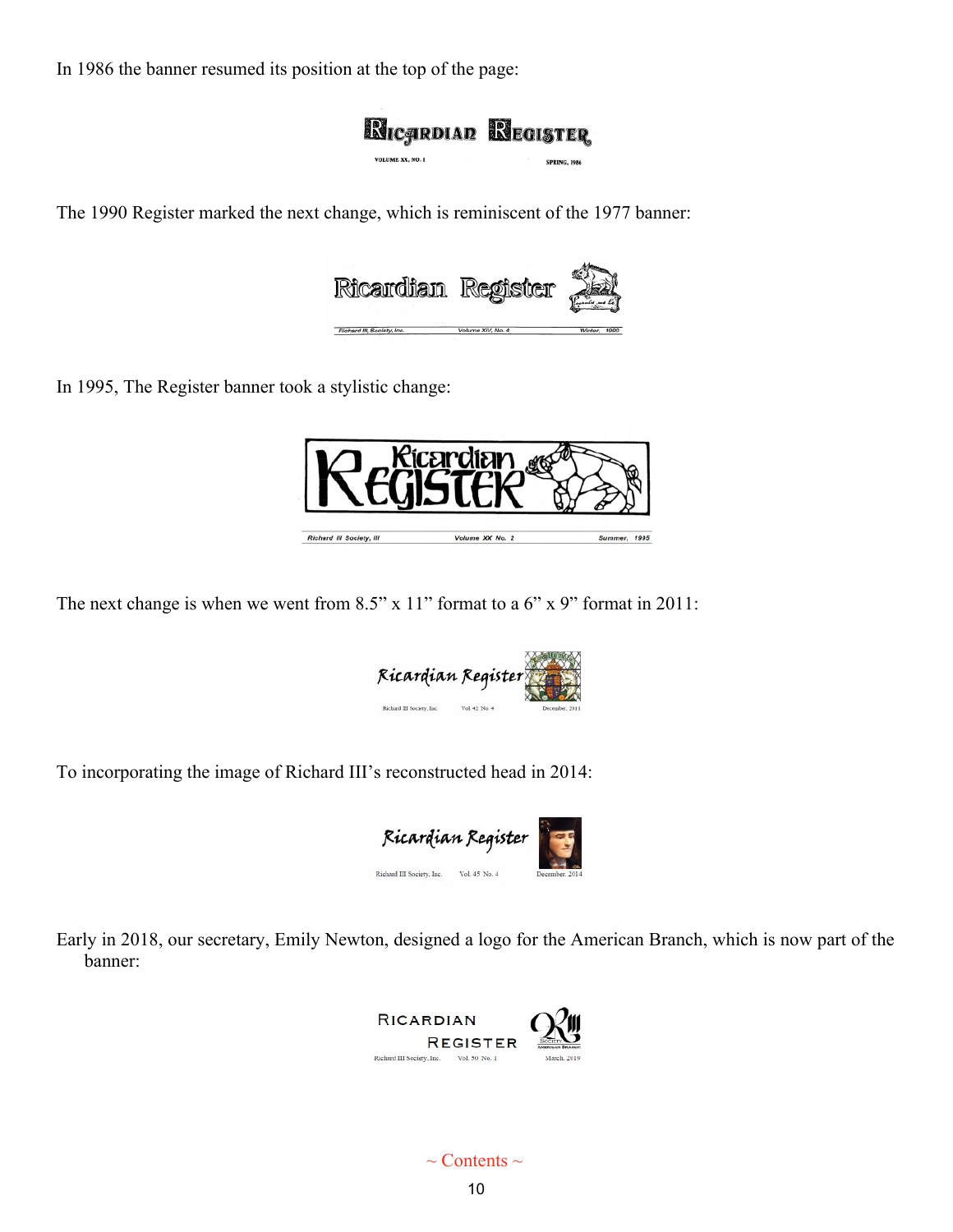#### Board, Staff, and Chapter Contacts

#### <span id="page-10-0"></span>**EXECUTIVE BOARD**

CHAIRMAN: **Compton Reeves** [chairperson@r3.org](mailto:chairperson@r3.org)

VICE CHAIRMAN: **Deborah Kaback** [vice-chair@r3.org](mailto:vice-chair@r3.org)

SECRETARY: **Emily Newton** secretary $(a)$ r3.org

TREASURER: **Deborah Kaback** [treasurer@r3.org](mailto:treasurer@r3.org) MEMBERSHIP CHAIRMAN: **Cheryl Greer** [membership@r3.org](mailto:membership@r3.org)

IMMEDIATE PAST CHAIRMAN:

**W. Wayne Ingalls** immediate past chairman $@r3.org$ 

**COMMITTEES** CHAPTERS ADVISOR: **Nita Musgrave** [chapters@r3.org](mailto:chapters@r3.org)

LIBRARIAN: Fiction: **Jessie Hunter** [fictionlibrary@r3.org](mailto:fictionlibrary@r3.org)

LIBRARIAN: Research, Non-Fiction, and Audio-Visual: **Susan Troxell**

[researchlibrary@r3.org](mailto:researchlibrary@r3.org)

RESEARCH OFFICER: **Gil Bogner** research officer@r3.org PUBLIC RELATIONS OFFICER: **Wayne Ingalls** public relations officer $(\partial x)$ 3.org

SALES OFFICER**: Bob Pfile** [sales@r3.org](mailto:sales@r3.org) WEB CONTENT MANAGER: Kennedy Parker webcontentmanager $(\widehat{a}_{r}$ 3.org WEBMASTER: **Lisa Holt-Jones** [webmaster@r3.org](mailto:webmaster@r3.org)

**REGISTER STAFF** EDITOR: **Joan Szechtman**  $info@r3.org$ ASSISTANT EDITOR: **Diana Rubino** [assistant\\_editor@r3.org](mailto:assistant_editor@r3.org) Copy Editor: **Ruth Roberts** copy editor@r3.org RICARDIAN READING EDITOR: Myrna Smith ricardian reading editor@r3.org **CHAPTER CONTACTS** \*

**FLORIDA**: William Gouveia [wgouveia@cfl.rr.com](mailto:wgouveia@cfl.rr.com)

**ILLINOIS:** Janice Weiner [jlweiner@sbcglobal.net](mailto:jlweiner@sbcglobal.net)

**MICHIGAN AREA:** Larry Irwin [fkatycdc@yahoo.com](mailto:fkatycdc@yahoo.com)

**NORTHWEST:** Jim Mitchell [richardiiinw@yahoo.com](mailto:richardiiinw@yahoo.com)

**NEW YORK-METRO AREA:** Maria Elena Torres [elena@pipeline.com](mailto:elena@pipeline.com)

**Tidewater (VA):** Bob Pfile [rpfile43@gmail.com](mailto:rpfile43@gmail.com)

**Arizona:** Marion Low [dickon3@cox.net](mailto:dickon3@cox.net)

**Rocky Mountain (CO):** Dawn Shafer dawn alicia shafer@yahoo.com

\*Chapter Notes:

- If you do not see a chapter near you and you would like to reach out to other Ricardians in your area, please contact the Membership Chair at [membership@r3.org](mailto:membership@r3.org). She will circulate your email address to members in your area. If you later decide to go ahead and form a chapter, please contact the Chapters' Advisor at [chapters@r3.org](mailto:chapters@r3.org.)[.](mailto:chapters@r3.org.)
- If you do not see your chapter listed here, please contact the Chapter's Advisor at [chapters@r3.org](mailto:chapters@r3.org.) and provide the current contact information.

 $\sim$  Contents  $\sim$